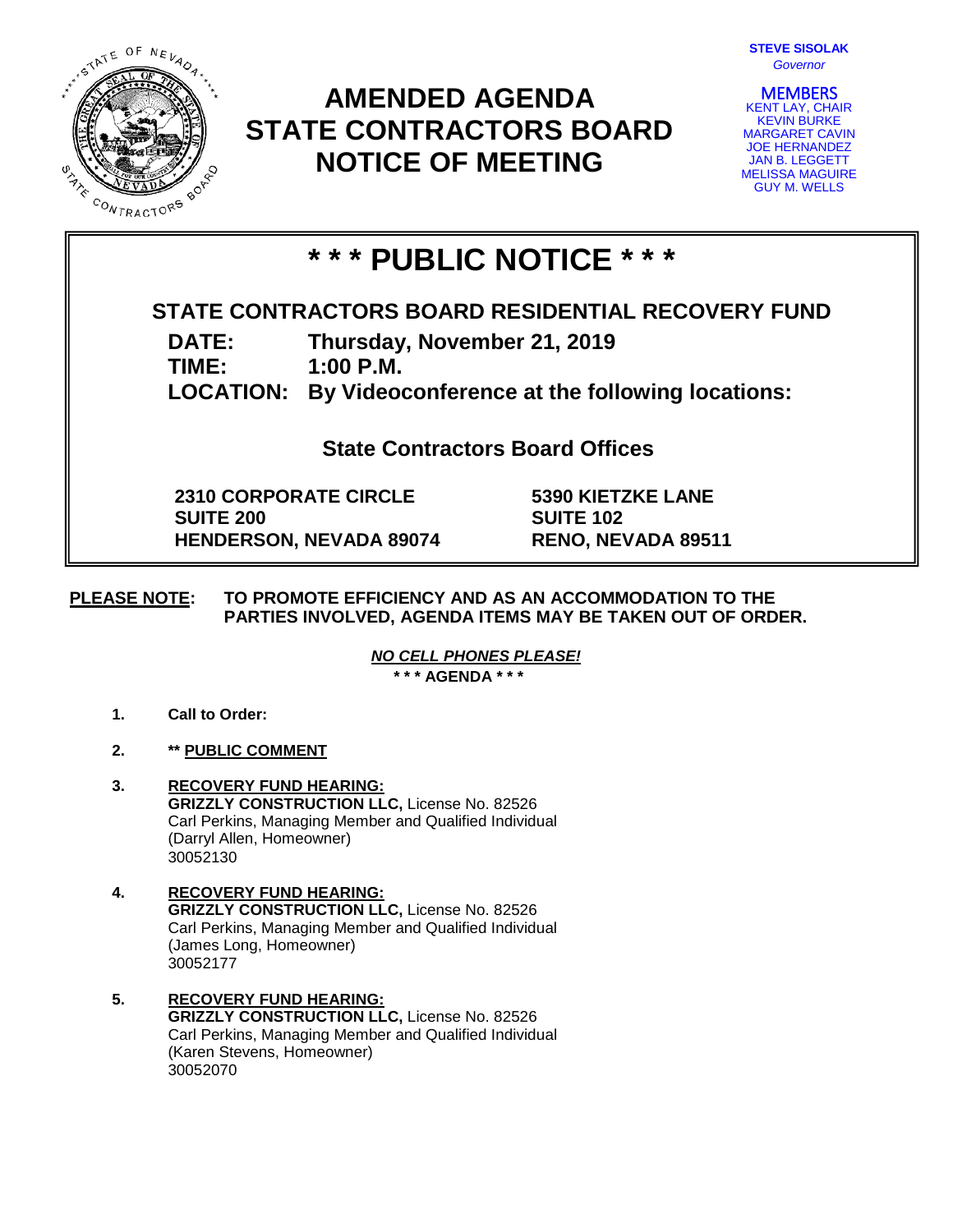## **6. RECOVERY FUND HEARING:**

**GRIZZLY CONSTRUCTION LLC,** License No. 82526 Carl Perkins, Managing Member and Qualified Individual (James Hawk, Homeowner) 30052063

### **7. RECOVERY FUND HEARING: TRIANGLE CONSTRUCTION, INC.,** License No. 32494 James Calvin Dean, President and Qualified Individual (Robert Turner, Homeowner) 30052615

#### **8. RECOVERY FUND HEARING: TRIANGLE CONSTRUCTION, INC.,** License No. 32494 James Calvin Dean, President and Qualified Individual (Janet Newcomb, Homeowner) 30052794

## **9. RECOVERY FUND HEARING:**

**MRC BUILDERS,** License Nos. 72390, 72448, 72449, 79960, 79961, 79962 Michael James Conrad, Manager, Managing Member, Qualified Individual, Resident Agent (Justin Spiegel, Homeowner) 30052663

## **10. RECOVERY FUND HEARING:**

**I. M. G. STONECRAFT, INC.,** License No. 81975, 81976 Ivaylo Grigorov Gotzev, President and Qualified Individual (Gary Brennan, Homeowner) 30046952

## **11. RECOVERY FUND HEARING:**

**HOME MASTERS,** License Nos. 32797, 32799, 32801, 46308, 73315A Morton Maxwell Winer, President & Qualified Individual Clarence Windel White, Qualified Individual (Anthony & Mary Schriever, Homeowner) 30051105

#### **12. RECOVERY FUND HEARING: HOME MASTERS,** License Nos. 32797, 32799, 32801, 46308, 73315A Morton Maxwell Winer, President & Qualified Individual Clarence Windel White, Qualified Individual (Kate Zhong, Homeowner) 30052587

## **13. RECOVERY FUND HEARING:**

**NOW SERVICES OF NEVADA, LLC, dba COOL AIR NOW,** License No.79017 Juan Carrilio Sotelo, Managing Member and Qualified Individual (John Brooks, Homeowner) 30052589

**14. RECOVERY FUND HEARING: Continued from July 31, 2019 and September 19, 2019 CHASON ELECTRIC, INC. DBA WILLIAMS ELECTRIC**, License No. 53749 Patricia Jean Williams, President and Qualified Individual Mark Anderson Williams, Qualified Individual (Janna Amos, Homeowner) 30051318